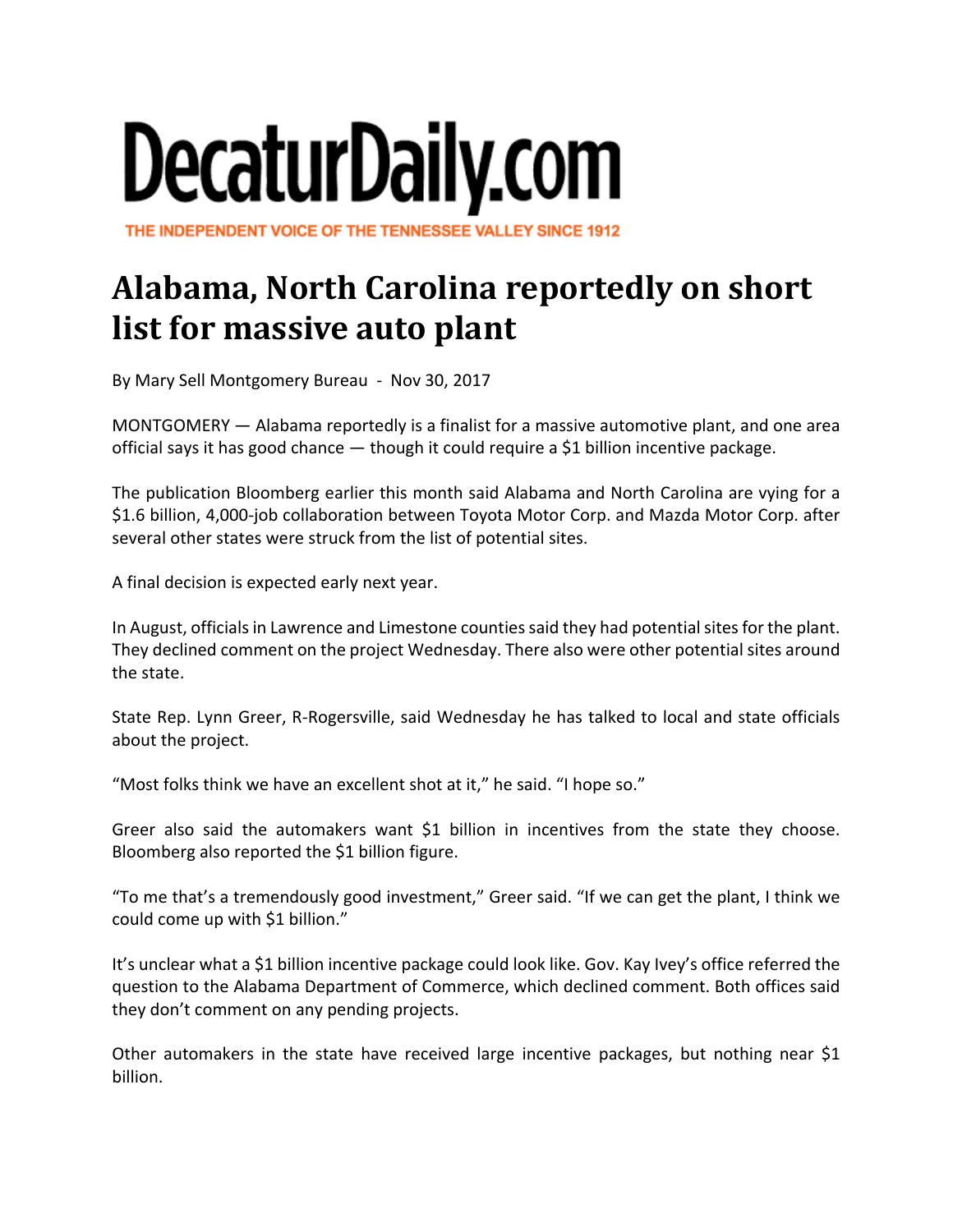Automotive News last week compared the advantages of Alabama and North Carolina. Among Alabama's are its automotive history and incentives.

Toyota, Mercedes‐Benz, Honda and Hyundai already have facilities here. The state also has more than 150 tier 1 and tier 2 suppliers.

"From a production cost point of view, the advantage would go to Alabama," Gregg Wassmansdorf, site‐selection consultant and senior managing director of Newmark Knight Frank told Automotive News. "The other advantage that they would likely have, just based on historical precedent is their ability to provide economic incentive. They have historically been very aggressive when it comes to incentives for automotive."

But in North Carolina, the Toyota‐Mazda plant may not have to compete for workers. That state doesn't have a light vehicle plant. It has developed four potential sites.

"This plant would have to find some new sweet spot in the state of Alabama that they feel comfortable is not going to be competing for all the other talent that's already dedicated to OEMs, or the supplier network," Wassmansdorf said.

John Boyd, a site-selection consultant and principal at The Boyd Co. in Princeton, New Jersey, told Automotive News he gives a slight edge to North Carolina because of several factors, including the fact it has a larger congressional delegation than Alabama.

"This new joint manufacturing facility will be producing some very sophisticated, highly regulated electronic vehicles," Boyd said. "There will be a myriad of legislative priorities and lobbying efforts, so clout in Washington, D.C., I think, is a site-selection driver."

Automotive News also said North Carolina's less-unionized labor force, 3 percent compared to Alabama's 8.1 percent, is an advantage for the Tar Heel State.

In August, Commerce Secretary Greg Canfield spoke generally about this state's advantages.

"Alabama has several sites that offer the acreage, workforce availability, utilities infrastructure, transportation access and other assets that are compatible for automotive (original equipment manufacturer) projects," he said then. "Overthe years, we have learned a great deal in partnering with Toyota, Mercedes‐Benz, Honda and Hyundai asthey have grown and prospered in Alabama. We can replicate this same success should another vehicle-producing automotive OEM make the decision to locate in Alabama."

Huntsville mayor and 2018 gubernatorial candidate Tommy Battle couldn't comment on economic development projects due to non‐disclosure agreements, his office said this week.